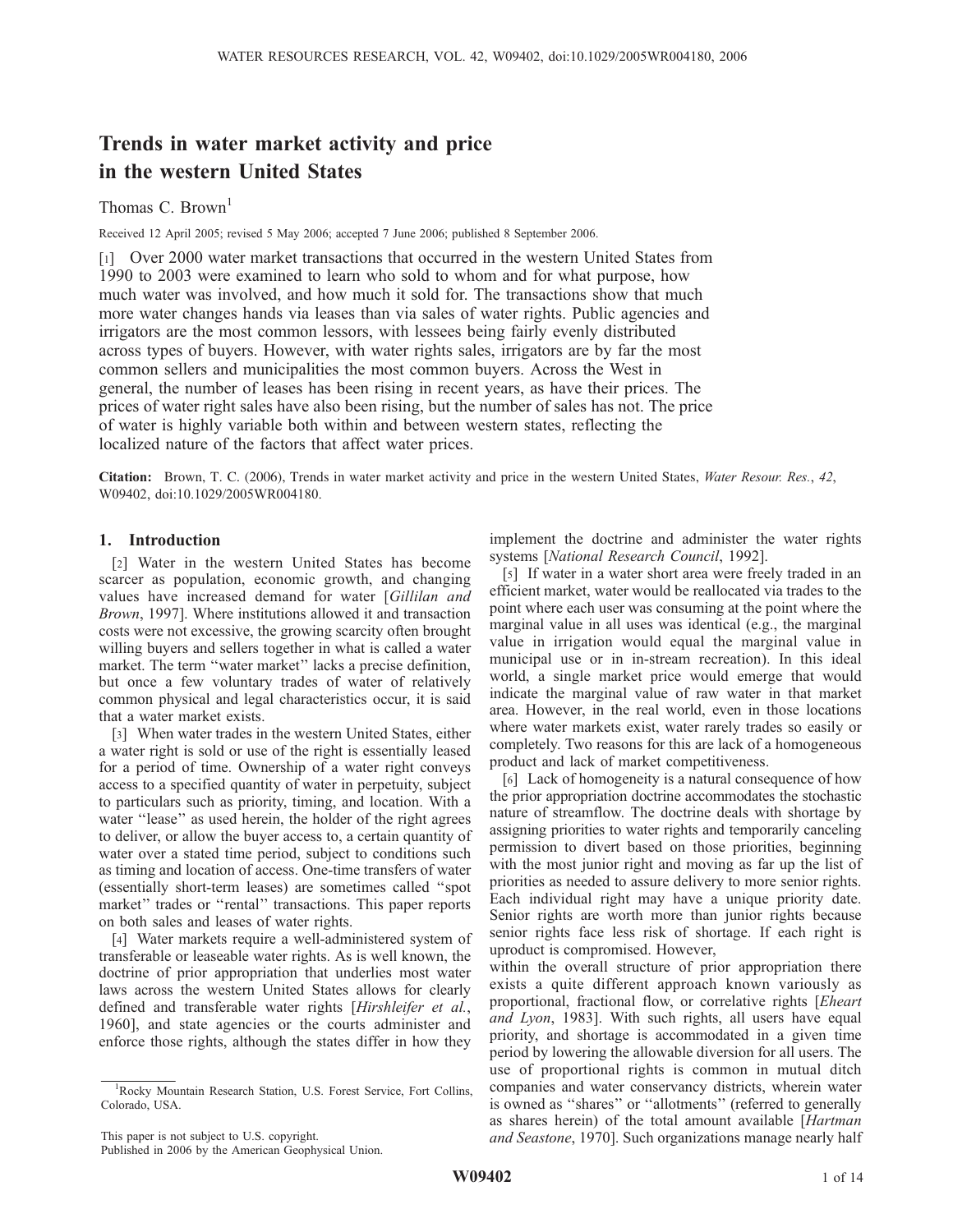of the irrigation water in the West [Thompson, 1993]. Within these organizations all members essentially have the same priority, and the effect of a flow increase or decrease affecting the organization is distributed to the members in proportion to the number of shares each owns, thus providing homogeneity of product. The most active water markets deal in shares of such a company or district.

[7] A fundamental tenet of neoclassical economic theory is that competitive markets yield prices that reflect the true marginal economic value of the good being traded. Competitive markets have many buyers and sellers, do not artificially restrict price or ability to trade, have low transaction costs, allow an easy flow of information about prices and potential trades, and internalize all relevant costs and benefits of the transaction. Water markets typically fall short on one or more of these requirements. Many markets areas are so small that sellers and buyers are few. In others, laws, regulations, or customs limit price. In many water markets transaction costs are substantial, involving administrative and legal requirements [Howe et al., 1990]. In many markets information is not readily available. Also, externalities commonly exist, especially in the form of changes in water quality and in-stream flow [Howe et al., 1986; Saliba, 1987]. Some of these restrictions on the competitiveness of the market (e.g., a limited number of sellers) may elevate the price relative to the price that would be established in a purely competitive market, whereas others tend to depress the price (e.g., government subsidies, transaction costs, regulations or customs). Many of the restrictions, such as transaction costs, will also tend to limit the number of trades.

[8] Despite these limitations, water markets offer useful indications of the value of water, and have received considerable study. Studies of water markets have usually focused in detail on one or a few specific markets [e.g., Hartman and Seastone, 1970; Colby et al., 1993; Michelsen, 1994; Howe and Goemans, 2003]. Only with a detailed examination can the numerous characteristics of the individual markets be given their due consideration. This study, to the contrary, takes a broad look across the western United States, emphasizing geographical scope rather than in-depth focus. This ''big picture'' approach offers a look at how prices in general have changed over the past few years and at how they differ across locations and across the purposes for which the water was purchased.

## 2. Methods

[9] The broad-scale examination of water prices described here is made possible by the Water Strategist and its predecessor the Water Intelligence Monthly, published by Stratecon, Inc., of Claremont, California, which have summarized many of the available western water market transactions in reports released on a monthly or quarterly basis. Fourteen years of transactions reported by these publications (1990– 2003) were tabulated to provide the estimates presented herein of quantities of water traded and the price at which it trades. Other studies using the Stratecon data include those of Brookshire et al. [2004], who examined three market areas over 12 years, Gollehon [1999] and Howitt and Hansen [2005], who summarized 2- and 4-year sequences, respectively, and *Loomis et al.* [2003], who examined purchases for environmental purposes over 5 years.

[10] It is important to note that the Stratecon Inc. publications did not report on all transactions that occurred. Especially in the case of water leases, many trades were not summarized. First of all, the entries generally do not include the leases that occur within organizations such as mutual water companies and conservancy districts (however, withinorganization sales are often included). A great deal of water is leased among share holders within organizations. For example, between 1993 and 1997 an average of 2153 lease transactions occurred each year, involving an average of 454,046 megaliters (ML) per year, within the Westlands Water District in California [Carey et al., 2002] (1 ML = 1 million liters =  $1000 \text{ m}^3$  = 0.81074 acre-feet). Similarly, the city of Fort Collins, Colorado, owns shares in several ditch companies as well as shares of a conservancy district; during the period 1990–2003 the city "rented" an average of 23,519 ML per year of that water, mostly to other share holders of the respective organizations. Within-organization leases, sometimes called ''institutional market'' leases [*Thompson*, 1993], are largely among irrigators, and the rules for transfer are often specified by the organization. Although doing much to improve the efficiency of water use, such leases are so common and numerous that they were not considered of primary interest by Stratecon Inc.

[11] Aside from within-organization leases, the publications missed some transactions. For example, most of the lease transactions along the Rio Grande in Texas reported by Yoskowitz [2002], and many of the non-CBT sales along the Colorado Front Range reported by Howe and Goemans [2003], were not listed. Neither are the included transactions a random sample. Nevertheless, the Stratecon publications contain the most comprehensive set of information available about water market trades in the western United States, information sufficient to roughly characterize the nature and extent of western water trades. It must be stressed, however, that the analysis described herein characterizes the Stratecon data, and thus largely fails to reflect within-organization leases and may fail to accurately represent the full population of other trades.

[12] Each water transaction entry in the Water Strategist or Water Intelligence Monthly briefly summarizes one or more actual trades. The entries typically include buyer, seller, purpose for which the water was purchased, type of transaction (whether sale or lease of a water right), and the source of the water (raw surface water, raw groundwater, effluent, or potable water).

[13] Buyers and sellers are categorized herein as one of the following: (1) municipality, (2) irrigator (farmer or rancher), (3) environmental protection entity (e.g., public trust concern, private entity such as the Nature Conservancy), (4) nonmunicipal water management organization (labeled ''WMO''), including federal or state government agencies, conservancy districts, and water districts, associations and companies, (5) other entity (e.g., power company, mining company, developer, investor, country club, feedlot, individual homeowner), or (6) several entities (several buyers or sellers of different types, such that the transaction could not be neatly assigned to one of the other categories). Transactions involving water banks are a special case; when the original seller and eventual buyer were reported they were tabulated as such, but when only a water bank was reported as the buyer or seller the bank was tabulated as a WMO.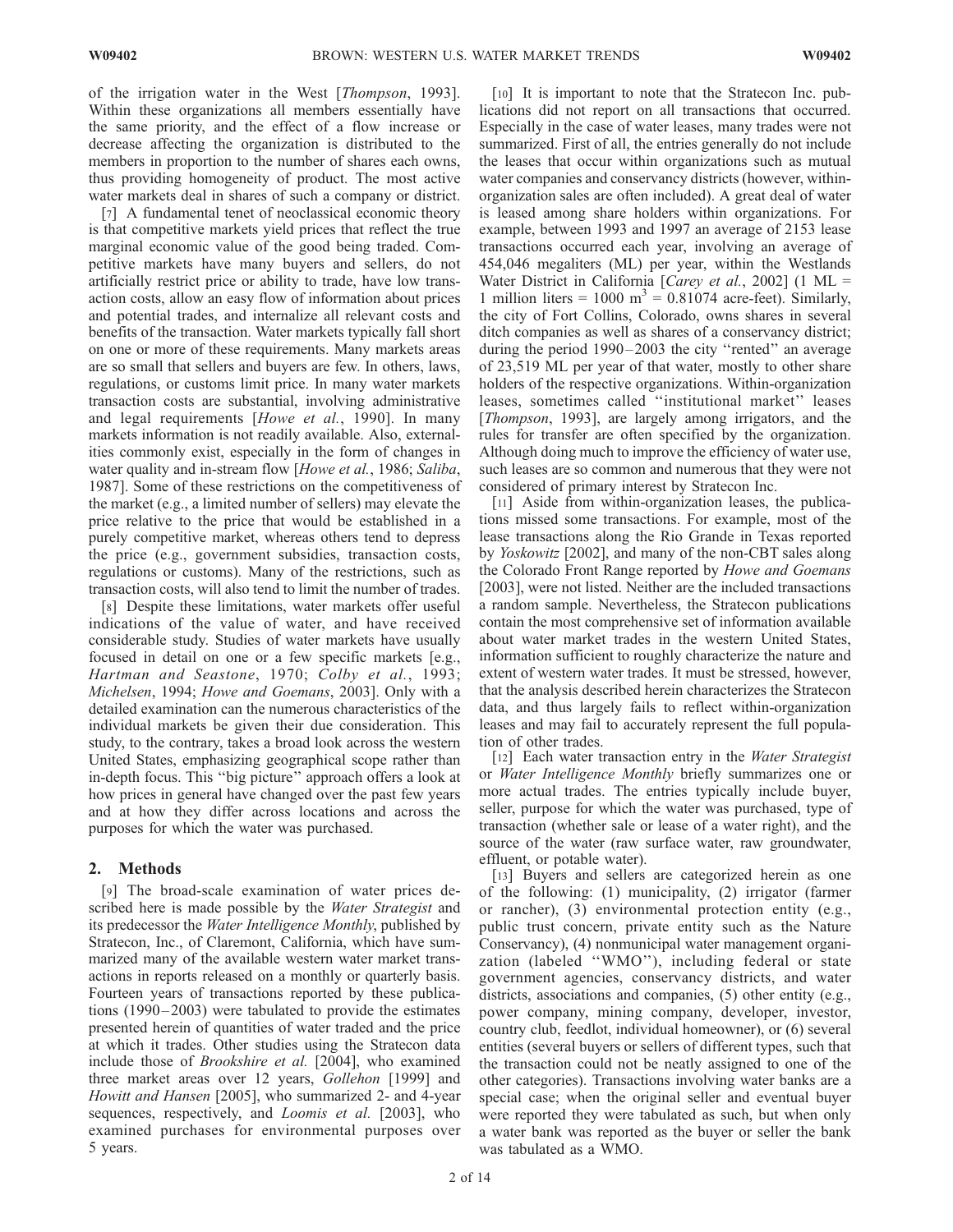

**Figure 1.** Trend in total volume of water transferred  $(1 \text{ ML} = 0.81 \text{ acre}$ -feet).

[14] The purpose for which the water was purchased was characterized herein as one of the following: (1) municipal or domestic (including commercial and industrial if serviced by a municipality, and including golf courses and other landscape irrigation), (2) agricultural irrigation, (3) environmental (e.g., in-stream flow augmentation), (4) other (including thermoelectric cooling, recreation, mining, aquifer recharge, augmentation of flows leaving the state per court order, supply to an individual business such as a feedlot or manufacturing plant, an investment of undefined characteristics, and unspecified uses), or (5) several (several purposes, such that the transaction could not be neatly assigned to one of the other categories).

[15] Some entries covered several related transactions. For example, several sellers or several buyers, or both, may have been included in the entry. Or several transactions within the same market may have been listed together in the same entry. Such entries were broken down into separate transactions for analysis if distinct prices were listed and different categories of buyers, sellers, or purposes were involved. After this disaggregation process, a total of 2450 transactions were available for the 1990-2003 period.

[16] The Colorado-Big Thompson (CBT) market is the most active market for water rights in the West, with up to 30 or more sales per quarter to municipalities alone (see Hartman and Seastone [1970], Howe et al. [1986], and Michelsen [1994] for descriptions of the market for CBT shares). It is also a market about which market information is readily available. The entries listed 949 CBT trades over the 14 years. Because the sale price for CBT shares differed little among trades completed during a given month, and because the volumes traded were typically small (averaging 49 ML), all CBT transactions of a single purpose within a given month were tabulated as one case for analysis in order to avoid having CBT transactions overwhelm the summary statistics. This aggregation process left a total of 228 CBT cases for the 14-year period, and thus a total of 1729 cases  $(2450 - 721)$  for analysis.

[17] Of these 1729 cases, 349 were omitted from further analysis because key information was missing (such as price or amount of water transferred), something other than raw water (i.e., effluent or treated water) was involved, the price included payment for things other than water and its management (e.g., land), or the transaction was not a market

sale (e.g., it was an exchange or a donation). Thus 1380 qualifying cases (1729– 349) were left for analysis. Figure 1 shows the total water volume by year of the qualifying cases and the full set of cases.

[18] Prices, reported by Stratecon Inc. on a per acre-foot basis, were converted to a per megaliter basis as required by the journal. Prices were adjusted to year 2003 dollars using the consumer price index. Lease prices are listed per year; sale prices are listed in total. Although mean prices are sometimes presented, this analysis emphasizes median prices, which more accurately indicate the price of a typical water trade when the price distributions are skewed.

[19] Prices paid for untreated water often include consideration for water management, including such services as storage and conveyance, in addition to the cost of raw water in the stream. The full value of water management may or may not be captured in annual assessment or conveyance charges. (Such charges were listed for 18% of the lease cases and 59% of the sale cases; the median charge when listed was \$13 per ML.) These charges were not included in the tabulated prices because the focus here is on the value of water per se; however, we cannot be sure that the value of management is not still to some extent reflected in the tabulated prices.

## 3. Results

[20] All results presented herein are based on the 1380 cases meeting the criteria for further analysis explained above. Figure 2 shows the number of cases by a convenient geographic breakdown, climatic division (www.cdc.noaa. gov). Fourteen states have qualifying cases (all states in Figure 2 except North Dakota, South Dakota, and Nebraska). Three climatic divisions within these states have over 75 cases: division 4 in northeast Colorado, including Denver, Fort Collins, and other cities along the northern Front Range; division 5 in California, capturing the southern (San Joaquin River) portion of the Central Valley and on down to the Bakersfield area; and division 10 at the southern tip of Texas, along the Rio Grande as it enters the Gulf near Brownsville. Nine climatic divisions have between 26 and 75 cases: three in California, two in Texas, and one each in Arizona, Colorado, Idaho, and Nevada. Thirteen climatic divisions have between 11 and 25 cases, and 43 have from 1 to 10 cases. Another 45 climatic divisions in the 14 states have no cases.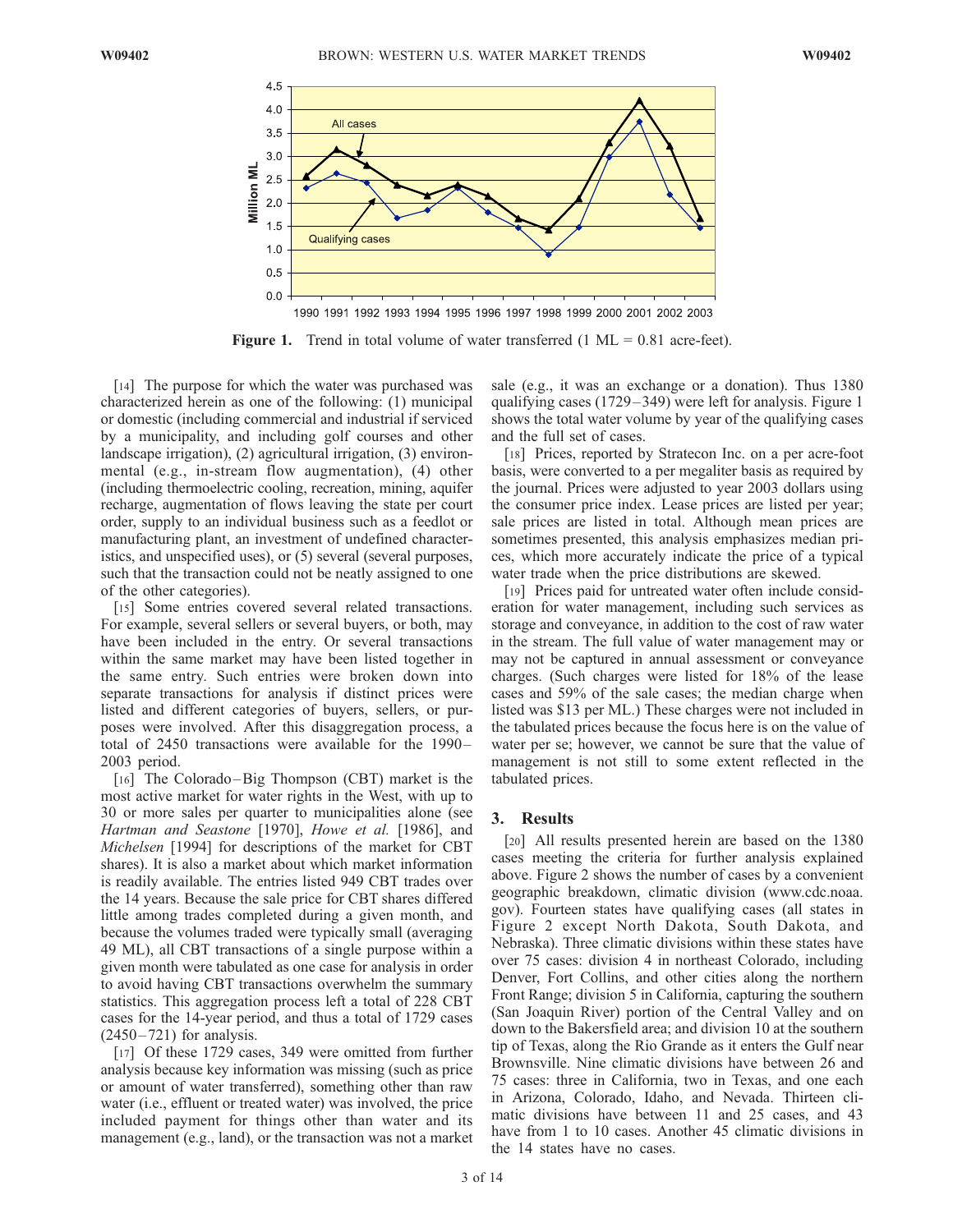

Figure 2. Number of cases meeting criteria for analysis of market prices, 1990–2003, by climatic division (divisions are numbered independently within each state).

## 3.1. Market Activity

[21] The 1380 cases involve a total of roughly 29 million ML (Table 1), or about 2.1 million ML per year on average. Ten percent (141) of the cases involve groundwater, with the remainder (1239) being of surface water. However, only 4% of the water transferred in these trades is groundwater, as indicated by the average water volumes per case, of 8238 ML for groundwater and 22,687 ML for surface water.

[22] The 14 states of Table 1 vary greatly in number cases. Three states (California, Colorado, and Texas) have over 200 cases each and together account for two thirds of the full set of cases, whereas seven states have fewer than 50 cases each and together account for only 12% of the cases. As seen in Figure 2, there is also great variation in number of cases across regions with a state. The most important factors affecting variation in frequency of trades among the western states and their climatic divisions are probably water scarcity in response to expanding demand, institutional and legal differences, and the existence (or absence) of water management organizations and associated infrastructure.

[23] Given the relative ease with which leases can be arranged, one would expect the incidence of leases to exceed the incidence of sales. This is indeed the case in 10 of the 14 states (Table 1, occurrence ratio column). The biggest exceptions are Colorado and Nevada, where sales were much more common than leases (although we must remember that within-organization leases are not included here). The prevalence of sales in these states reflects the relative ease with which sales can be consummated, especially for transmountain diversion water in Colorado that avoids return flow concerns on transfer, and the strong demand for secure water supplies by the fast growing cities along the Colorado Front Range and in Nevada's Las Vegas and Reno. In California, Washington, and Wyoming, and to a lesser extent Idaho, Oregon, and Texas, leases predominate. The reasons for the varying prevalence of leases undoubtedly are different across these states, but they probably have much to do with legal impediments to sales and the extent to which administrative requirements raise transaction costs. A full explanation of the reasons for the varying ratios of leases to sales across the states is beyond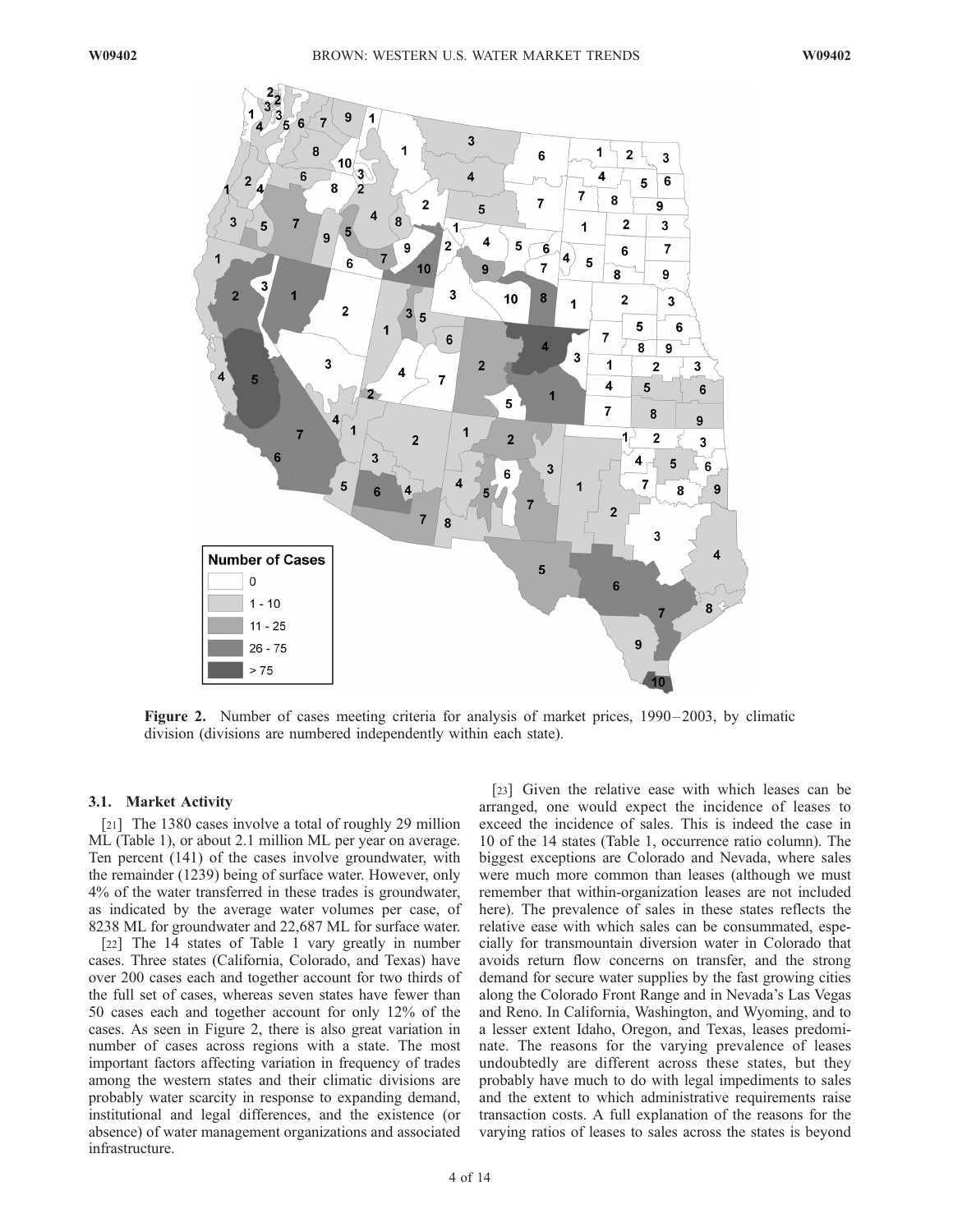|  |  |  |  |  |  |  | Table 1. Western Water Market Activity by State, 1990-2003 <sup>a</sup> |
|--|--|--|--|--|--|--|-------------------------------------------------------------------------|
|--|--|--|--|--|--|--|-------------------------------------------------------------------------|

|              |                    | Leases                     |                      |                    |                            |                      |                                    |
|--------------|--------------------|----------------------------|----------------------|--------------------|----------------------------|----------------------|------------------------------------|
| <b>State</b> | Number<br>of Cases | Total Volume,<br>$10^3$ ML | Median<br>Volume, ML | Number<br>of Cases | Total Volume,<br>$10^3$ ML | Median<br>Volume, ML | Occurrence Ratio<br>(Leases/Sales) |
| Arizona      | 48                 | 9581                       | 24669                | 38                 | 175                        | 595                  | 1.26                               |
| California   | 250                | 9638                       | 18033                | 44                 | 358                        | 2362                 | 5.68                               |
| Colorado     | 58                 | 433                        | 2261                 | 369                | 111                        | 73                   | 0.16                               |
| Idaho        | 49                 | 3418                       | 21812                | 15                 | 38                         | 197                  | 3.27                               |
| Kansas       | 11                 | 11                         | 322                  | 5                  | 3                          | 493                  | 2.20                               |
| Montana      | 5                  | 19                         | 4458                 | $\Omega$           | $\mathbf{0}$               |                      |                                    |
| New Mexico   | 29                 | 623                        | 15442                | 30                 | 24                         | 125                  | 0.97                               |
| Nevada       | 4                  | 1516                       | 17607                | 65                 | 85                         | 281                  | 0.06                               |
| Oklahoma     | $\overline{2}$     |                            | 463                  |                    | 99                         | 98676                | 2.00                               |
| Oregon       | 34                 | 263                        | 2823                 | 9                  | 58                         | 520                  | 3.78                               |
| Texas        | 159                | 1366                       | 3676                 | 48                 | 331                        | 1019                 | 3.31                               |
| Utah         | 11                 | 111                        | 11964                | 32                 | 40                         | 205                  | 0.34                               |
| Washington   | 21                 | 593                        | 1744                 | 4                  | 102                        | 2186                 | 5.25                               |
| Wyoming      | 37                 | 258                        | 705                  | $\overline{2}$     | 12                         | 6202                 | 18.50                              |
| All          | 718                | 27832                      | 7308                 | 662                | 1437                       | 136                  | 1.08                               |

 $a^2$ Note 1 ML = 0.81 acre-feet.

the scope of this study and is an important avenue for further research.

[24] Over half (739) of the purchases were for municipal purposes, another 23% (322) were for agricultural irrigation, and 11% (150) were for environmental purposes (not counting where these purposes were included in the "several" category) (Table 2). The abundance of purchases for municipal purposes reflects the urban and suburban population growth in the western United States. Municipal water tended to be purchased as rights, whereas water for other uses, and especially for environmental purposes, tended to transfer as leases. All users probably value the security that owning water rights provides; municipal and industrial users are more likely than most other users to also have the ability to pay for water rights.

## 3.1.1. Amount of Water Traded

[25] Although the number of lease cases is only slightly larger than the number of sale cases (718 versus 662), 95% of the water transferred as leases, and this does not include the within-organization leases mentioned above. The median lease size is 7308 ML per case, compared with 136 ML for water right sales (the means are 38,763 and 2170 ML, respectively). Eighty-one percent of sales and 23% of leases involve fewer than 1000 ML, whereas 4% of sales and 47% of leases involve more than 10,000 ML. The largest leases tend to involve water associated with government-funded projects. For example, of the 37 cases (all leases) involving more than 150,000 ML, 14 involve Central Arizona Project water, five involve State Water Project (California) water, and seven involve Snake River (Idaho) water. The most

important reasons for the large difference in volume transferred per case are that leases, because they are temporary, cost much less per unit of volume and are easier to arrange than purchases of rights. Leases are less expensive because of the obvious fact that they are usually for only one year, but also because they provide no security beyond the dates of the lease arrangement. Leases are easier to arrange because they face fewer outright prohibitions, incur lower transaction costs, and encounter fewer environmental regulations than do sales.

#### 3.1.2. Who Sold to Whom?

[26] Water leases are common vehicles for most categories of buyers and sellers (Table 3). The most active categories of lessors were WMOs (water management organizations) and irrigators. The most common lessors among the WMOs were public agencies including the State Water Project and Central Valley Project in California, agencies managing Central Arizona Project water, and the U.S. Bureau of Reclamation in many states. Municipalities, irrigators, and WMOs are all common lessees.

[27] Sales of water rights were less dispersed across user class than leases (Table 4), with municipalities being the most common buyers (accounting for 37% of the purchases, not including their participation in the ''several'' category) and irrigators being the most common sellers (55% of all sales, not counting their participation in the 'several'' category). The only other large category of sellers, "other" (with 25% of the sales), includes most importantly developers, brokers, investors, individual landowners, and banks.

Table 2. Western Water Market Activity by Purpose of Purchase, 1990 – 2003

|                |                    | Leases                     |                      |                    |                            |                      |                                    |
|----------------|--------------------|----------------------------|----------------------|--------------------|----------------------------|----------------------|------------------------------------|
| Purpose        | Number<br>of Cases | Total Volume,<br>$10^3$ ML | Median<br>Volume, ML | Number<br>of Cases | Total Volume,<br>$10^3$ ML | Median<br>Volume, ML | Occurrence Ratio<br>(Leases/Sales) |
| Municipal uses | 286                | 6447                       | 6167                 | 453                | 938                        | 204                  | 0.63                               |
| Irrigation     | 199                | 5984                       | 7578                 | 123                | 107                        | 52                   | 1.62                               |
| Environment    | 113                | 4785                       | 20691                | 37                 | 234                        | 416                  | 3.05                               |
| Other          | 69                 | 1349                       | 2249                 | 36                 | 56                         | 99                   | 1.92                               |
| Several        | 51                 | 9267                       | 17811                | 13                 | 101                        | 48                   | 3.92                               |
| All            | 718                | 27832                      | 7308                 | 662                | 1437                       | 136                  | 1.08                               |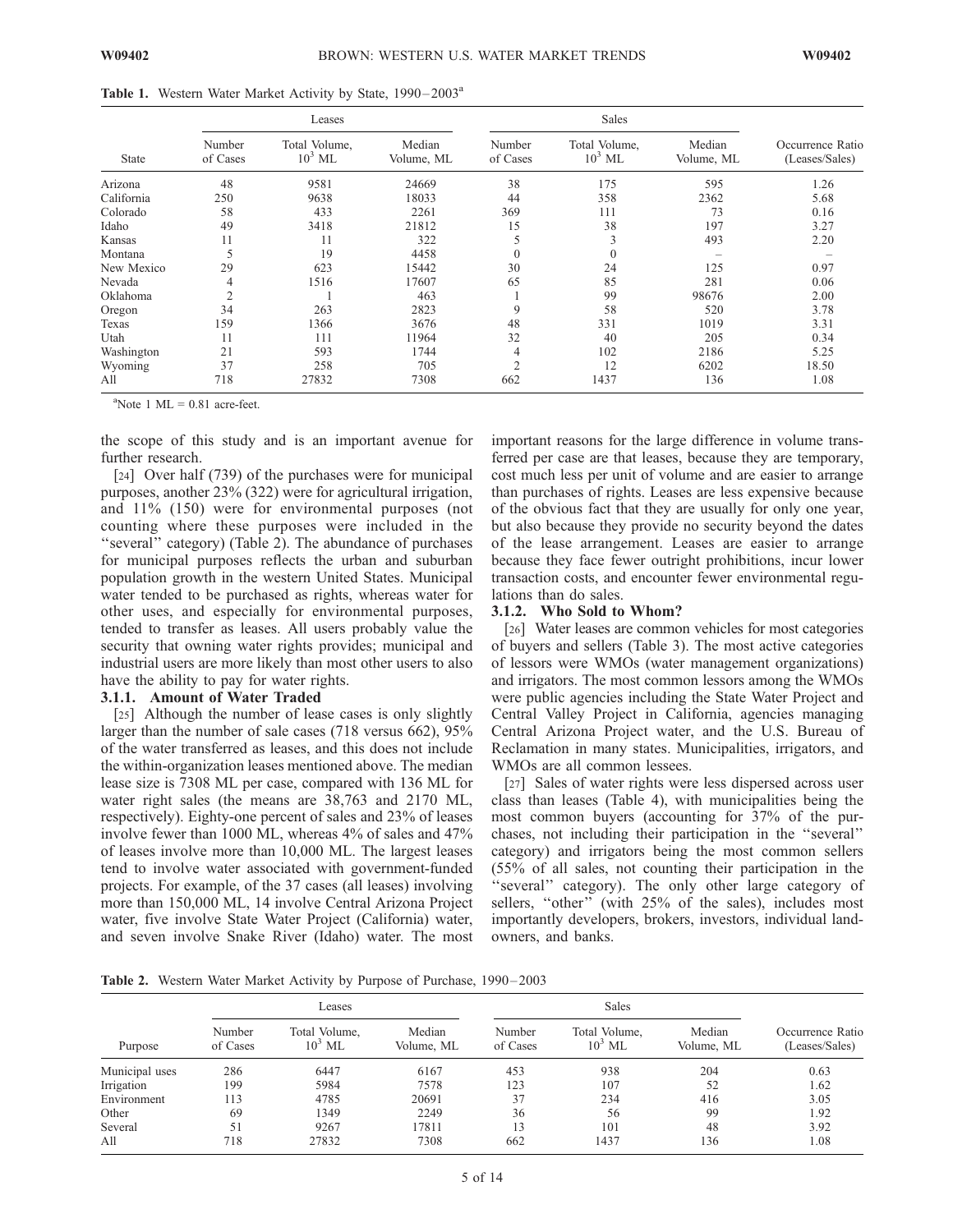|  |  |  |  |  |  |  |  |  |  | Table 3. Number of Western Water Leases From Seller to Buyer, 1990–2003 |  |
|--|--|--|--|--|--|--|--|--|--|-------------------------------------------------------------------------|--|
|--|--|--|--|--|--|--|--|--|--|-------------------------------------------------------------------------|--|

|                            | Buyer        |           |                               |                |          |         |       |  |  |
|----------------------------|--------------|-----------|-------------------------------|----------------|----------|---------|-------|--|--|
| Seller                     | Municipality | Irrigator | Environmental<br>Organization | <b>WMO</b>     | Other    | Several | Total |  |  |
| Municipality               | 21           |           |                               | 23             |          | 4       | 58    |  |  |
| Irrigator                  | 36           | 22        |                               | 95             | 12       | 4       | 171   |  |  |
| Environmental organization | $\theta$     | $\Omega$  |                               |                | $\theta$ |         |       |  |  |
| WMO                        | 43           | 64        |                               | 126            | 23       | 55      | 312   |  |  |
| Other                      |              |           |                               | <sub>(b)</sub> | 14       |         | 25    |  |  |
| Several                    | 25           | 20        |                               | 27             | 20       | 59      | 151   |  |  |
| Total                      | 129          | 114       |                               | 278            | 72       | 122     | 718   |  |  |

[28] The most common water right sale is from farmer (or rancher) to municipality. The principal reason that farmers more commonly sell water rights is probably that they claimed most of the early water rights, and thus control much of the water in the West. Sales by farmers to municipal uses are common for several reasons. First, it is often irrigated farmland that is converted to municipal use, and farmers usually sell their water along with their land. Second, farmers are susceptible to crop price fluctuations and occasionally find themselves in tenuous economic circumstances and in need of cash, and cities, which value the security of owning water rights, are ready buyers. Also, farmers can, except in exceptionally dry years, often lease back the water they sold to cities.

[29] Knowing the type of buyer does not necessarily indicate the purpose for which the water was purchased, especially when the buyer was a WMO. Most importantly, Tables 3 and 4 underplay the importance of irrigators are as a source of water for municipal use. Looking at the purpose for which the water was purchased, we find that 63 of the leases from irrigators were for municipal uses although only 36 of the leases were from irrigators to municipalities (Table 3), and that 229 of the purchases of rights from irrigators were for municipal uses although only 141 of the sales were directly from irrigators to municipalities (Table 4). Also note that there were 312 leases from WMOs (Table 3) and much of that leased water previously had been used by irrigators. The importance of irrigation as a source of water for trade is suggested by the fact that in 1995 over  $3/4$  of the total water withdrawals in the 14 states at issue were for irrigation [Solley et al., 1998].

## 3.1.3. Is Market Activity Increasing?

[30] *Young* [1986, p. 1143] wrote, "Economists have been warning for years that increasing scarcity and costs of unappropriated water supplies together with limited public budgets and the environmental costs of new projects

would shift attention to nonstructural approaches, particularly to the market mechanism, to meet emerging needs. Change, however, appears to be slow.'' During the intervening 20 years the constraints on new water projects (scarcity of good sites, environmental concerns, lack of public funds) have remained, and the population of the 14 western states of interest here has continued to increase (e.g., by 20% from 1990 to 2000), so the incentives for water market activity have only intensified. Has this led to more market activity?

[31] Combining across all states and water uses (Figure 3), the number of leases per year has increased significantly over the past 14 years (the Mann-Kendall test for time trends yields a test statistic,  $k$ , of 3.23, substantially above the 1.96 cutoff for the 0.95 probability level), whereas the numbers of sales of rights show no trend  $(k = -0.44)$ . Looking separately at the major water uses, among leases (Figure 4), the number of purchases for environmental purposes increased significantly  $(k = 3.23)$ , but the increases for municipal and irrigation purposes were not significant  $(k =$ 1.81 and 1.42, respectively). Finally, among sales (Figure 5) the number of purchases for environmental purposes increased significantly ( $k = 2.35$ ), but the increase for municipal uses is not significant  $(k = 0.99)$  and the number purchases for irrigation declined significantly  $(k = -2.79)$ .

[32] Note the spikes in purchases for municipal use in 1991 and 1999 (Figures 4 and 5). The 1991 increase in leases for municipal uses occurred mainly in California, spurred by a 5-year drought and the beginning of operation of the California Water Bank [Loomis, 1992]. The 1999 increase in leases occurred largely in California, Kansas, and Texas, and the increase in sales occurred mostly in Nevada and Utah. The reasons for these increases are not clear; 1999 was not an exceptionally dry year in those locations. A more thorough investigation of these spikes than was attempted in this study would examine weather

Table 4. Number of Western Water Right Sales From Seller to Buyer, 1990-2003

|                            |              | Buyer     |                               |            |       |            |       |  |  |  |
|----------------------------|--------------|-----------|-------------------------------|------------|-------|------------|-------|--|--|--|
| Seller                     | Municipality | Irrigator | Environmental<br>Organization | <b>WMO</b> | Other | Several    | Total |  |  |  |
| Municipality               |              |           | $\theta$                      |            |       | $\theta$   | 11    |  |  |  |
| Irrigator                  | 141          | 75        | 8                             | 62         | 27    | 52         | 365   |  |  |  |
| Environmental organization |              |           |                               |            |       | $\theta$   |       |  |  |  |
| <b>WMO</b>                 | 7ء           |           |                               | 24         |       | 4          | 54    |  |  |  |
| Other                      | 54           | 10        |                               | 39         | 53    | $\bigcirc$ | 159   |  |  |  |
| Several                    | 28           |           | $\Omega$                      | 13         |       | 28         | 71    |  |  |  |
| Total                      | 246          | 90        |                               | 140        | 89    | 86         | 662   |  |  |  |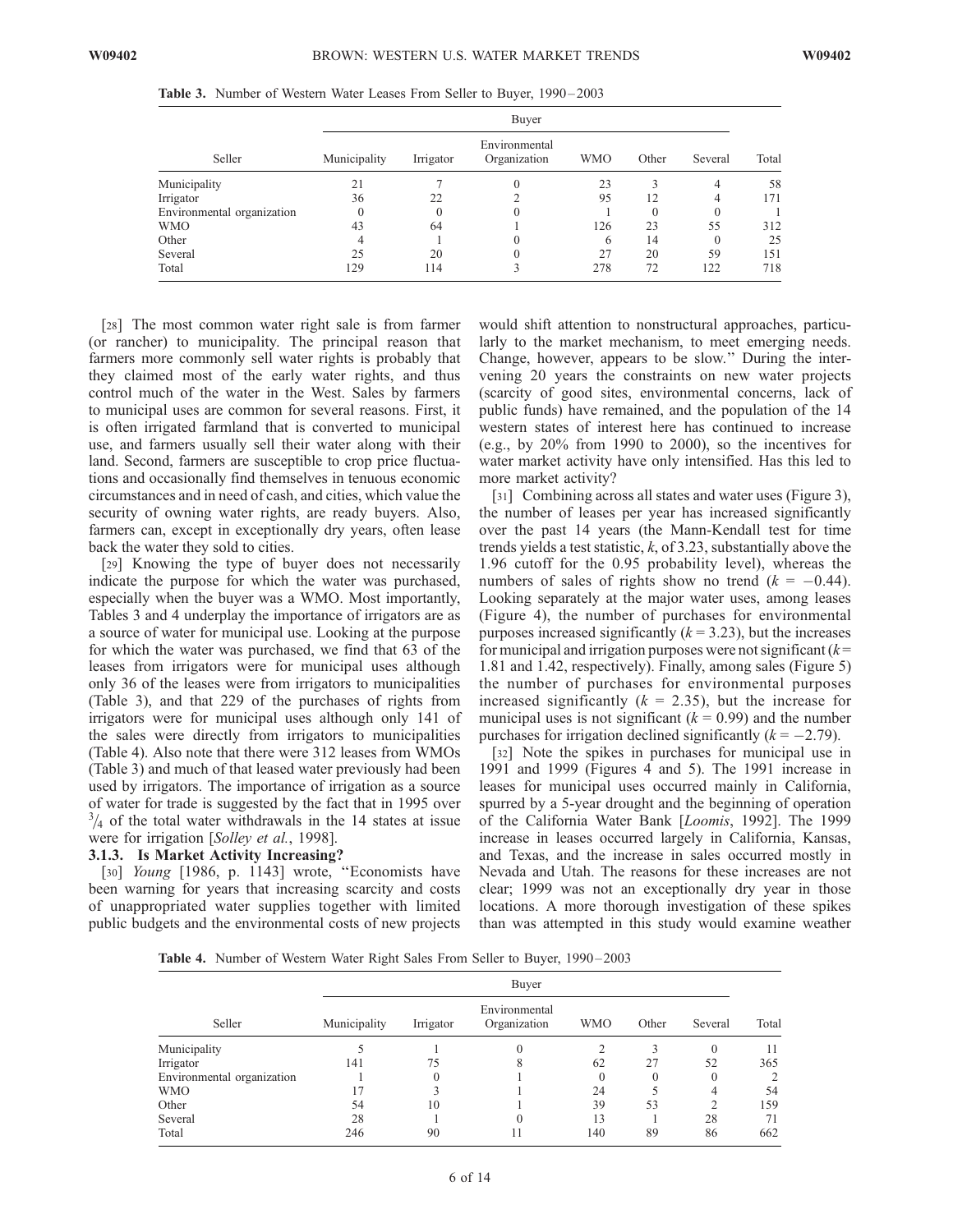

Figure 3. Trend in water market activity, all water uses.

and reservoir storage levels in water source areas that may be far from the use locations. For example, the lower Rio Grande in Texas receives its water largely from upstream states and Mexico, and southern California diverts a substantial amount of water from the Colorado River.

[33] Assuming that Stratecon Inc. did not change its methods from 1990 to 2003, we conclude that the number of leases has indeed increased, roughly doubling over the 14-year period (Figure 3), but that the number of sales has not increased. Four sets of reasons for a lack of water market activity are commonly cited [see, e.g., *Young*, 1986; Getches, 1987; Thompson, 1993]. First, the local/regional nature of rivers and groundwater aquifers, along with the costs of storing and transporting water, often limit the size of the market, sometimes to few buyers and sellers. Second, moving water from one location to another incurs opposition because of impacts on downstream junior right holders, in-stream flow concerns [Gillilan and Brown, 1997], and third-party financial impacts [Howe and Goemans, 2003; Hanak, 2005]. Third, even in the absence of opposition, transaction costs can be substantial for some kinds of trades [Howe et al., 1990]. Fourth, many larger water projects were publicly financed, and with that financing often came constraints on water transfers [Wahl, 1989]. The first of these reasons applies equally to leases and sales, but the other three reasons are all more salient when moving water across space has long-term, as opposed to only short-term,

consequences, and probably go a long way toward explaining the lack of growth in numbers of sales.

#### 3.2. Price of Water

[34] The Stratecon Inc. data allow consideration of several interesting questions regarding water market prices. Following a general description of variation in price across states and water uses, this section compares aggregate lease and sale prices, examines aggregate price trends, tests for the influence of several factors on individual transaction price, and finally takes a closer look at a few selected markets.

#### 3.2.1. Variation in Price Across States and Water Uses

[35] The price distributions for individual states and water uses are wide and skewed. For leases most minimums are near \$0 per ML and most maximums are in the \$100s, and for sales nearly all minimums are below \$500 and most maximums are in the \$1000s. For most states and water uses, a few cases with unusually high prices skew the price distribution. Across the full set of leases the mean price is \$69 per ML per year versus a median of \$38, and for sales the overall mean is \$2948 versus a median of \$1955. As mentioned above, we will focus on medians.

[36] Median lease prices vary substantially among the states, ranging from below \$10 per ML in Idaho, Oregon, Utah, and Wyoming to at least \$45 per ML in Arizona, California, and New Mexico (ignoring Montana, Nevada



1990 1991 1992 1993 1994 1995 1996 1997 1998 1999 2000 2001 2002 2003

Figure 4. Trend in number of leases for municipal, irrigation and environmental purposes.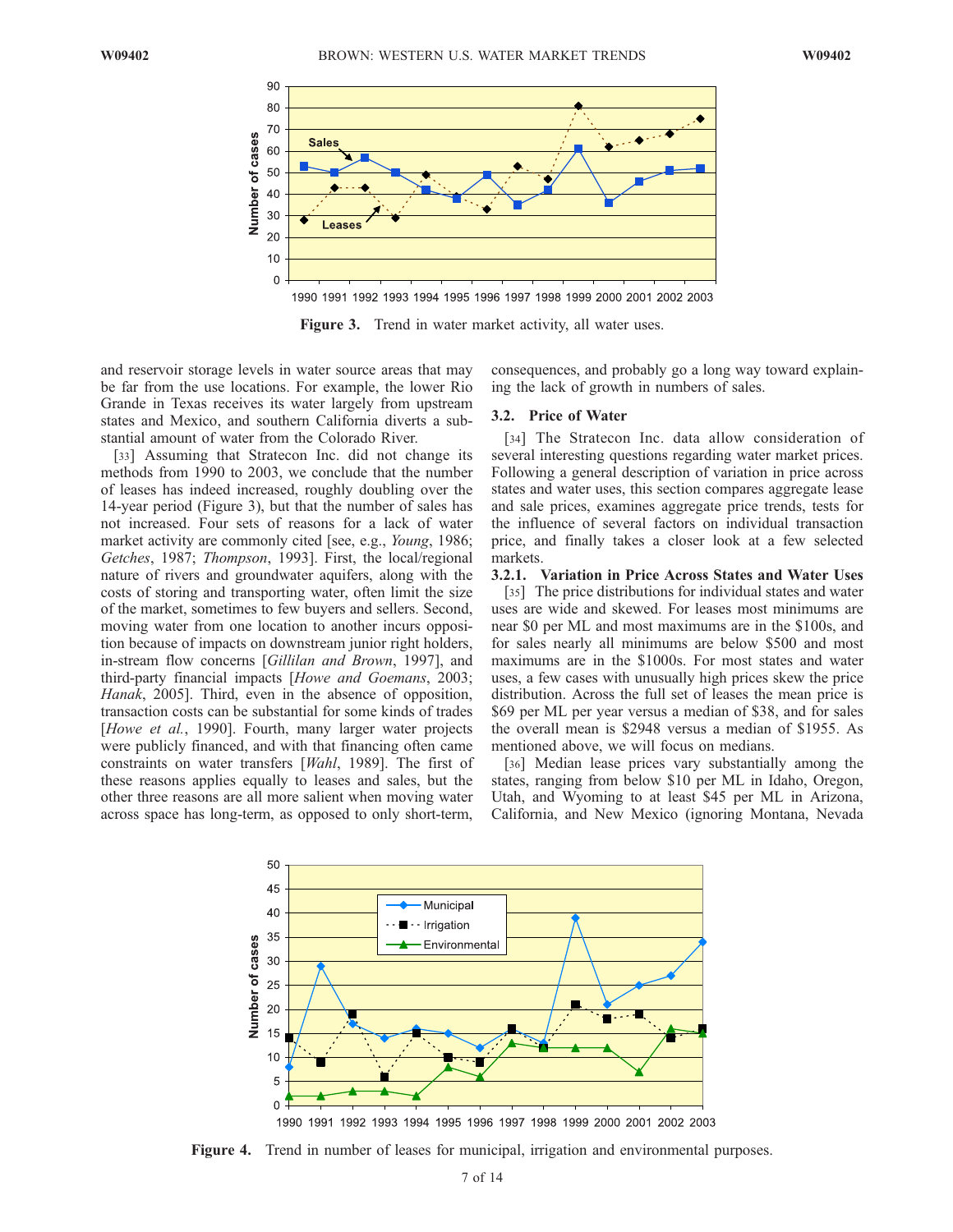

Figure 5. Trend in number of rights purchased for municipal, irrigation, and environmental purposes.

and Oklahoma because of the small numbers of cases, Table 5). Median sale prices also vary substantially across states, ranging from below \$100 per ML in Idaho to over \$2000 in Colorado, New Mexico, and Nevada (ignoring Kansas, Oregon, Washington, and Wyoming because of the small numbers of cases). Prices of both leases and sales are relatively low in Idaho, Oregon and Utah. There is no apparent relation between number of cases and median lease price, but median sale price is positively related to number of cases ( $R^2 = 0.26$ ). The variance in price across states undoubtedly reflects a variety of factors including relative scarcity, the availability of publicly managed water, and state and local institutional differences. Further research is needed to more precisely understand the reasons for the interstate differences.

[37] Median lease prices also vary substantially among purposes for which the water was acquired, with municipal uses tending to pay more than irrigation and environmental uses (Table 6). For leases the median price paid for municipal uses (\$56 per ML) was 4.6 times that paid for irrigation water (\$12) and 1.5 times that paid for environmental purposes (\$38). For sales the median price for municipal uses (\$2120 per ML) was only slightly larger than that paid for irrigation water (\$1917) but 3 times that paid for environmental purposes (\$706). The reasons for the higher prices for municipal water are of two types. First, as discussed below, prices of water for irrigation and environmental uses are sometimes artificially low. Second, it is the nature of cities that they value and have a relatively high ability to pay for a secure water supply, and that expanding urban water demand tends to raise prices.

[38] The relatively low lease price paid by irrigators reflects the existence of many, typically long-standing arrangements whereby farmers lease excess water at comparatively low prices from cities, WMOs, or other irrigators. Often the lease price is set equal to the annual assessment fee charged by the ditch company or other WMO, a fee that may itself reflect a publicly subsidized storage and delivery infrastructure. Such trades may also enjoy relatively low transaction costs. However, to obtain water rights farmers nowadays usually must compete with other buyers on the open market.

[39] Nearly all (105) of the 113 leases for environmental purposes were purchased by governmental entities (including

federal agencies such as the Bureau of Reclamation and various state and county entities) that were typically buying the water for aquatic species protection pursuant to the Endangered Species Act. In general, these leases were emergency measures to augment flows during dry times. Prices of water rights obtained for environmental purposes (most of which were purchased by government agencies and environmental organizations) were less likely than were leases to have been affected by extreme weather conditions. In addition, the transaction summaries indicate that prices of water rights sold for environmental purposes were sometimes discounted, apparently reflecting either tax benefits of such sales or perhaps sellers' appreciation of the public benefits of environmental protection.

## 3.2.2. Comparison of Lease and Sale Prices

[40] Tables 5 and 6 list the implicit capitalization rate (ICR), which is the rate at which perpetual annual payments at the lease price must be discounted to yield a present value equal to the sale price, and was computed in percentage terms as 100 times the median lease price divided by the median sale price [see also *Howitt and Hansen*, 2005]. Over all cases the ICR is 1.94%, much below the commercial capitalization rate of roughly 8%. Such a low ICR indicates that purchasers of water rights are paying a substantial

Table 5. Western Water Market Prices by State, 1990 – 2003

|              | Median Price <sup>a</sup> |              |           |
|--------------|---------------------------|--------------|-----------|
| <b>State</b> | Leasesb                   | <b>Sales</b> | ICR, $\%$ |
| Arizona      | 47                        | 1080         | 4.35      |
| California   | 55                        | 991          | 5.59      |
| Colorado     | 15                        | 2278         | 0.66      |
| Idaho        | 6                         | 78           | 7.75      |
| Kansas       | 40                        |              |           |
| New Mexico   | 45                        | 2055         | 2.18      |
| Nevada       |                           | 2946         | 0.00      |
| Oregon       | 7                         |              |           |
| Texas        | 24                        | 656          | 3.63      |
| Utah         | 6                         | 470          | 1.23      |
| Washington   | 30                        |              |           |
| Wyoming      | 6                         |              |           |
| All          | 38                        | 1955         | 1.94      |
|              |                           |              |           |

<sup>a</sup>Year 2003 dollars per ML. Median prices are listed only if at least 10 cases are available. Dollars per year.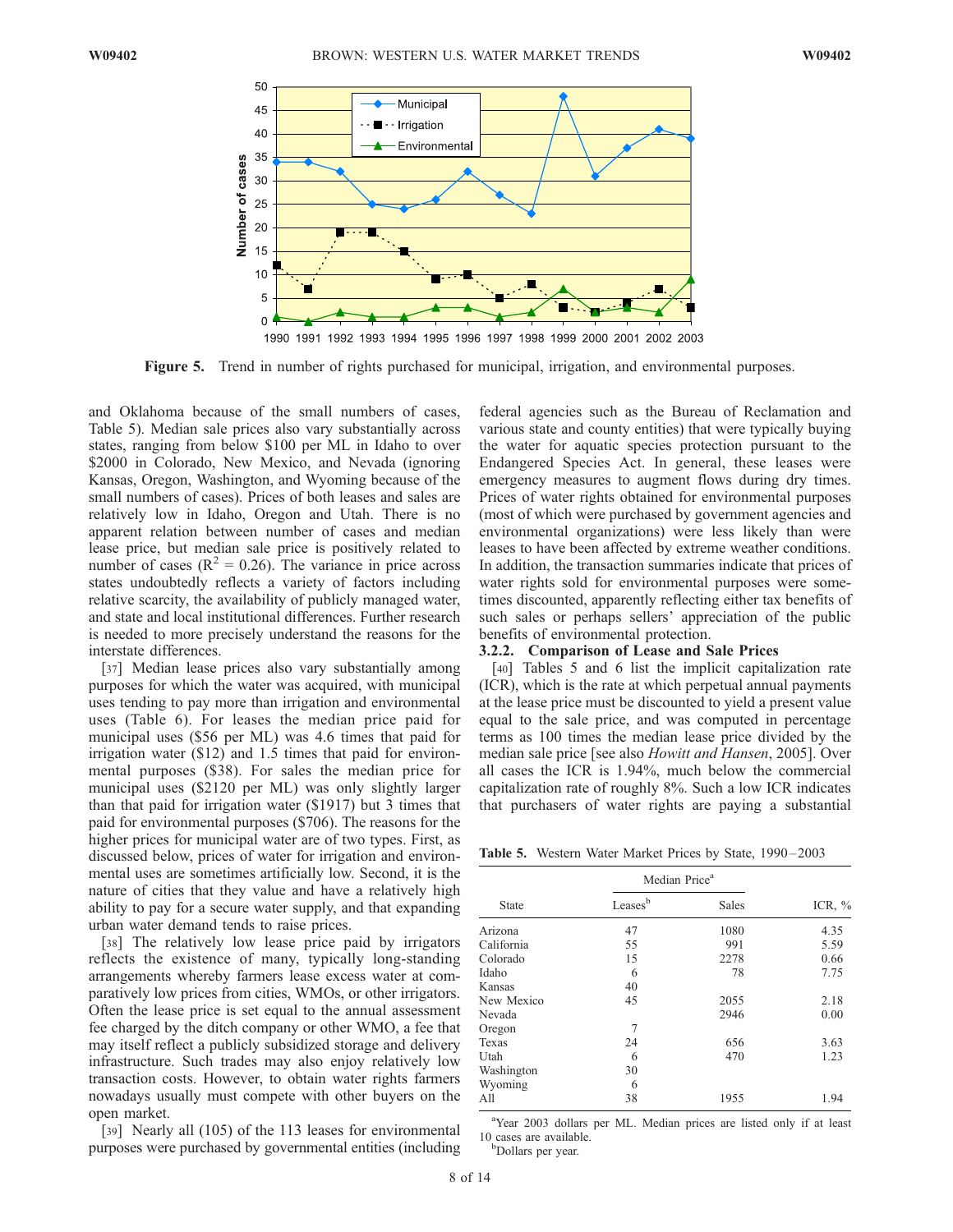Purpose Median Price<sup>a</sup> Leases<sup>b</sup> Sales ICR, % Municipal uses  $\begin{array}{ccc} 56 & 2120 & 2.64 \\ 111 & 1917 & 0.65 \end{array}$ Irrigation 12 1917 0.65 Environment 38 706 5.37 Other 53 1519 3.47 Several 43 1664 2.57 All 38 1955 1.94

Table 6. Western Water Market Prices by Purpose of Purchase, 1990 – 2003

<sup>a</sup>Year 2003 dollars per ML.

<sup>b</sup>Dollars per year.

premium. For example, at an 8% capitalization rate, a lease price of \$38 per ML implies a sale price of \$475, far lower than the \$1955 found for the median price among the 622 sale cases. The premium is most likely incurred to avoid the possibility of rising lease prices or the uncertainty of finding water for lease, but also may reflect expectation on the part of water right buyers that real prices of water rights will increase.

[41] It should be noted, however, that the overall ICR is influenced by the relatively low lease rate for irrigation water mentioned above. Also, the overall sale price is heavily weighted by data from Colorado; over half of the sales are from Colorado, a state where the median sale price is relatively high; fully 94% of the sale cases for Colorado are for markets along or east (downstream) of the northern Front Range (i.e., in climate division 4, Figure 2). Without Colorado the overall ICR is 4.01%.

[42] The ICRs vary substantially across the states, from 0.66% for Colorado to 7.75% for Idaho. The variance across states is probably a reflection of differences among states in the purposes for which water rights tend to be leased or sold and in legal or institutional constraints on different kinds of water transfers. For example, in Colorado and California purchases for municipal purposes are most common (Table 7). In Colorado 90% of the municipal use cases are sales, whereas in California 78% of such cases are leases.

Because municipal buyers tend to pay relatively high prices, we would expect Colorado's ICR to be below California's.

[43] The ICRs also vary among the water uses, from 0.65% for irrigation water to 5.37% for environmental water (Table 6). As with variance across states, variance in ICR across water uses probably reflects a variety of special circumstances. Prices of leases for irrigation water, as mentioned above, are often kept low by custom or institutional constraint, whereas sales of rights to irrigators are generally unconstrained; and for environmental purposes leases have tended to be emergency purchases by public agencies whereas sales have often been at unusually low prices. The ICR of water purchased for municipal use (2.64%) is probably relatively free of special influences on price, and thus is a truer measure of the risk premium and effect of speculation.

## 3.2.3. Are Prices Rising?

[44] The lack of increase in the number of water right sales, in light of the West's population increase, suggests an increasing price trend, at least for rights purchased for municipal use. Expectations about trends in lease price are not so obvious, as the number of leases has been increasing. In this section we first look at trends in overall lease and sale prices and then at trends in prices of water purchased for specific purposes.

[45] Trends in median prices paid for leases and sales (across all states and purposes) are shown in Figure 6. The unusually high median lease prices in 1991 and 1992 reflect a threefold increase in the number of lease entries in California, where lease prices were relatively high in the early 1990s, spurred by a 5-year drought and the preponderance of leases for municipal use [Loomis, 1992]. The Mann-Kendall test does not find a significant increase in median lease price ( $k = 1.00$ ), although since 1994 prices have obviously been rising. However, as expected, median sale prices have risen significantly over the 1990-2003 period  $(k = 2.08)$ .

[46] Looking at the three major uses for which water was purchased, median prices of leases for municipal use show a nonsignificant downward trend  $(k = -1.75)$ ; this trend is heavily influenced by the California leases in the early 1990s mentioned above. Median prices of sales for muni-

Table 7. Number of Cases by Purpose of Purchase by State, 1990-2003

|              |              | Leases    |                               | Sales        |           |                               |  |  |
|--------------|--------------|-----------|-------------------------------|--------------|-----------|-------------------------------|--|--|
| <b>State</b> | Municipality | Irrigator | Environmental<br>Organization | Municipality | Irrigator | Environmental<br>Organization |  |  |
| Arizona      | 16           | 11        |                               | 31           |           |                               |  |  |
| California   | 116          | 61        | 48                            | 33           |           |                               |  |  |
| Colorado     | 24           | 13        |                               | 226          | 97        |                               |  |  |
| Idaho        | 3            | 21        |                               |              | 10        |                               |  |  |
| Kansas       |              |           |                               |              |           |                               |  |  |
| Montana      |              |           |                               |              |           |                               |  |  |
| New Mexico   |              |           | 10                            | 24           |           |                               |  |  |
| Nevada       |              |           |                               | 57           |           |                               |  |  |
| Oklahoma     |              |           |                               |              |           |                               |  |  |
| Oregon       |              | 19        |                               |              |           |                               |  |  |
| Texas        | 95           | 38        |                               | 46           |           |                               |  |  |
| Utah         |              | Q         |                               | 26           |           |                               |  |  |
| Washington   |              |           | 12                            |              |           |                               |  |  |
| Wyoming      | 13           |           |                               |              |           |                               |  |  |
| All          | 286          | 199       | 113                           | 453          | 123       | 37                            |  |  |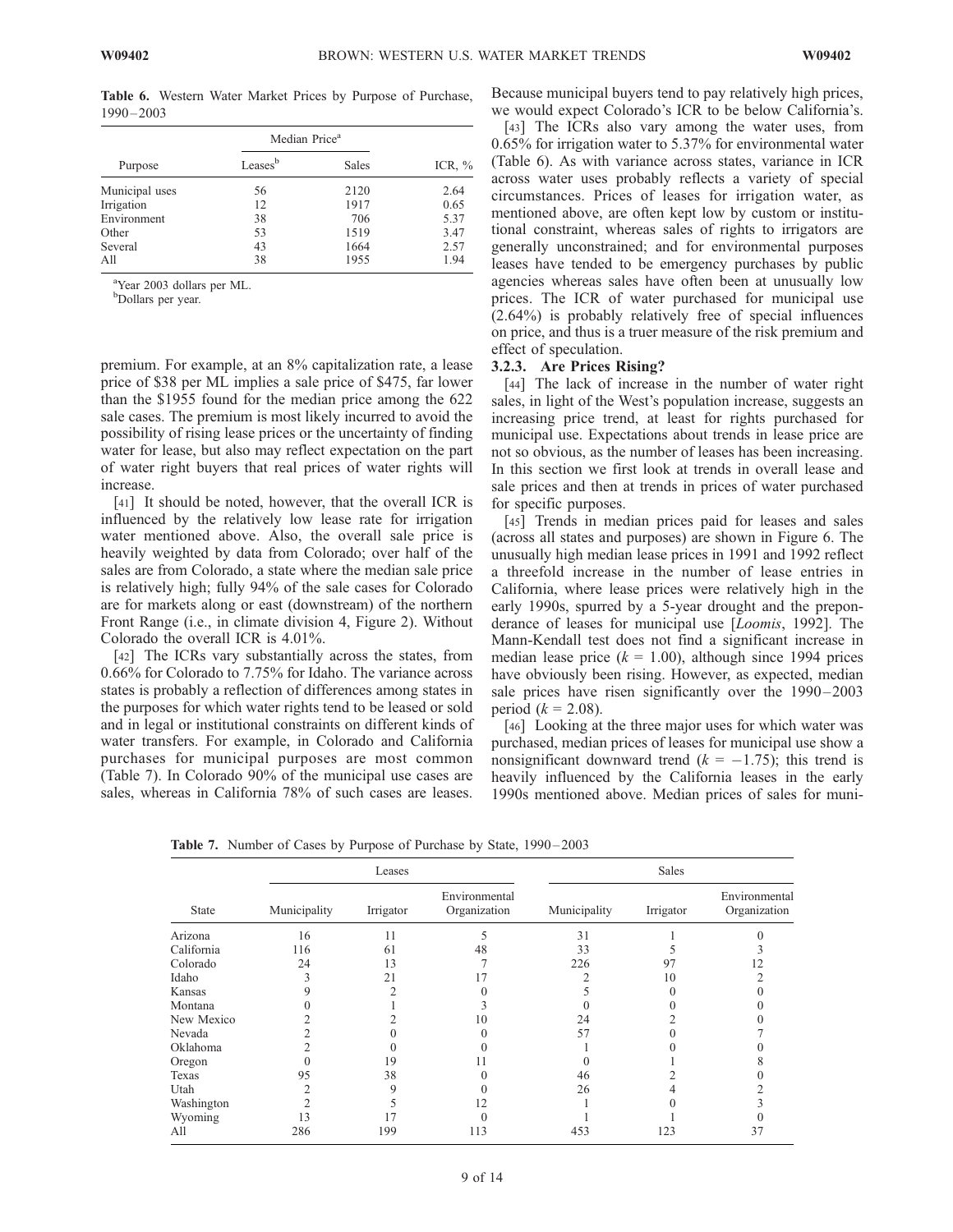

Figure 6. Trend in median price of water, all water uses (year 2003 dollars).

cipal uses have increased significantly  $(k = 2.19)$ . For irrigation water, median prices of leases have fallen  $(k =$  $-2.63$ ) and median prices of sales do not show a significant trend  $(k = 1.09)$ . For environmental purposes, prices of leases have risen significantly  $(k = 2.52)$  but prices of sales have not  $(k = 0.48)$  (though for sales there are so few cases that the trend test is of little interest).

#### 3.2.4. What Affects Transaction Price?

[47] The price at which water changes hands in a given trade may be influenced by a large number of factors, including number of buyers and sellers in the market, existence of available storage and delivery infrastructure, transaction costs, institutional arrangements, climate, amount of water transferred, and, to the extent that laws, administrative requirements, or customs differ across uses, the use for which the water is purchased. The first four of these variables are very difficult to measure, especially across so many market areas as are covered by the current data. The analysis presented below is modest in comparison with what might be accomplished with more effort, but it is nevertheless instructive.

[48] For this analysis seven independent variables were regressed on price using OLS. This was done separately for leases and sales, and included only those cases for which the purpose of the purchase was municipal, irrigation, or environmental use. The seven independent variables are year of the transaction (YEAR), a measure of drought (PDSI), megaliters transferred (ML), year 2000 population of the county of the buyer (or, if the buyer's location could not be identified, of the seller) (POP), a dummy variable for groundwater (GW) with the alternative being surface water, and dummy variables for municipal use (MUN) and environmental use (ENV) with the alternative being irrigation use. Ideally the population variable would focus on population of the market area of each transaction rather than on the county, but, as mentioned earlier, delineating the hundreds of market areas involved would be a formidable task. The climate variable (PDSI) was constructed from the monthly Palmer Drought Severity Index numbers for the period 1990 – 2003 for the climatic divisions with qualifying cases (see Figure 2). This index measures the deviation from climatic norms [Alley, 1984]. The monthly index numbers for the relevant climatic division for the six months prior to the transaction were averaged to compute PDSI for each case. PDSIs vary from about 4 for extremely wet conditions to about  $-4$  for extreme drought. Because this measure reflects only data from the surrounding climatic division, it may fail to capture the effect of weather changes on water availability in those cases where the water originates upstream of the climatic division. Also, because the measure uses data for only the past 6 months, it will be less sensitive in situations with ample reservoir storage.

[49] In the regressions we would expect, all else equal, the price per unit of volume to be larger (1) during times of drought for leases (because leases are generally short-term arrangements and thus able to respond to temporal climatic variation); (2) for small sales (because transaction costs can be substantial for sales and are likely, as reported by *Howe* et al. [1990], to decrease per unit of water as amount of water sold increases); (3) in areas with greater population (because demand for water increases as population grows); and (4) for surface water versus groundwater for sales (because of dropping water tables over the long term). Given the examination of trends in median price presented above, we also expect to find (5) that sale prices have increased over the 14-year period but that lease prices have not. Also, given the prior examination of median prices for different water uses we expect to find (6) for leases that prices of water purchased for irrigation are lower than those of water purchased for municipal and environmental uses and for sales that prices of water purchased for irrigation are lower than those of water purchased for municipal uses but higher than those of water purchased for environmental uses.

[50] Tables 8 and 9 list the results of the two regressions. Both regressions are significant, although they explain a modest amount of the variation in market price (adjusted  $R^2$ ) values are 0.21 for leases and 0.24 for sales). For leases, higher prices are associated with drier climates and larger county populations. Lease price is greater for municipal and environmental uses than for irrigation. The influences of YEAR, ML, and GW are not significant. For sales, higher prices are associated with more recent sales, smaller volumes of water transferred, smaller county populations, and with surface water as opposed to groundwater. Sale price is also greater for municipal uses and less for environmental uses than for irrigation. The influence of PDSI is not significant.

[51] The regression results are discussed in turn. (1) For drought the results are in line with expectations, in that lease price is greater in times of drought. The lack of significance of PDSI for sales is reasonable given that sales are in perpetuity and generally take considerable time to arrange. (2) The results for transaction size, that sale price drops with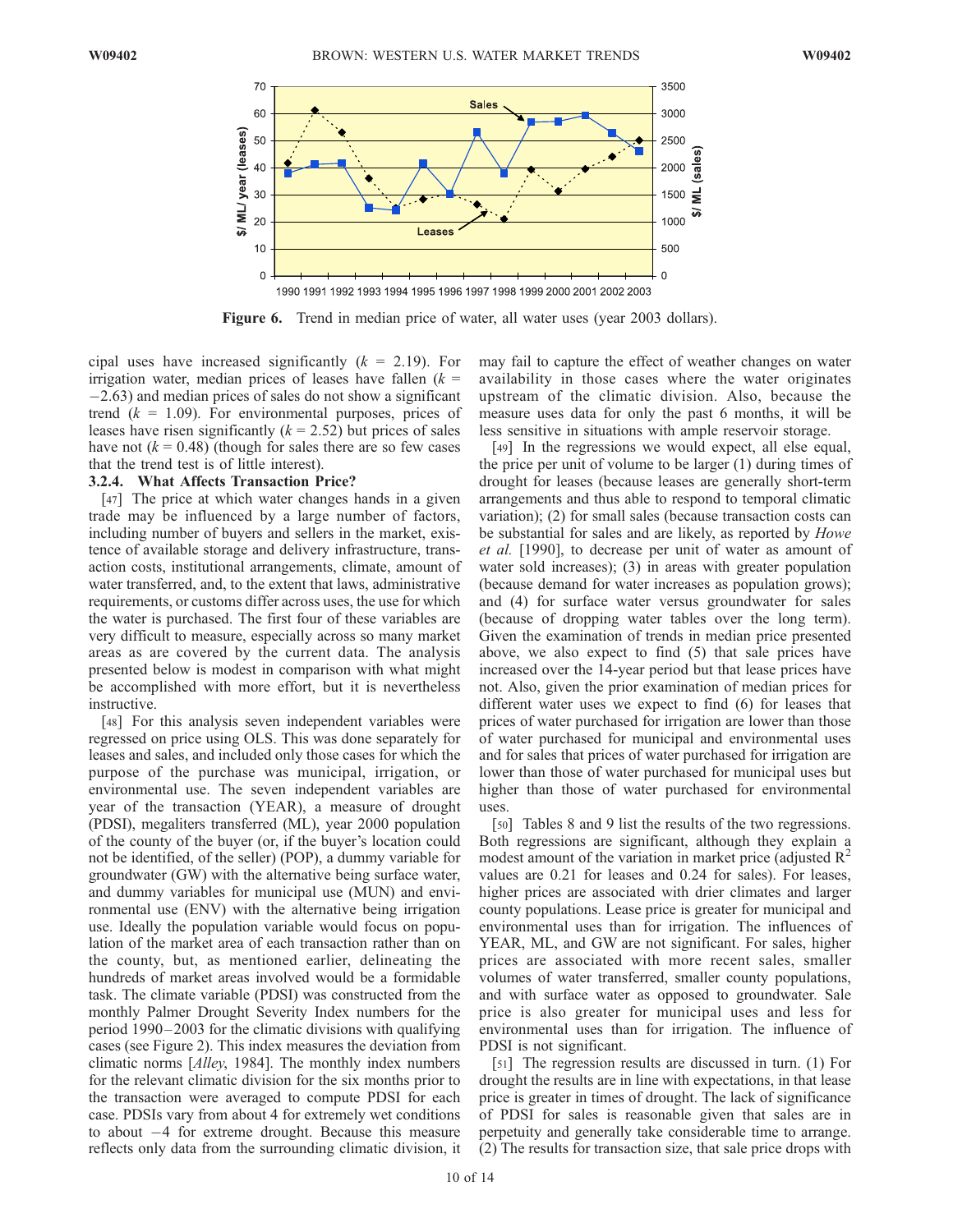| Variable   | B            | Standard Error | <b>B</b> eta |          | Significance |
|------------|--------------|----------------|--------------|----------|--------------|
| (Constant) | 1796.847     | 1325.350       |              | 1.356    | 0.176        |
| YEAR       | $-0.891$     | 0.664          | $-0.050$     | $-1.342$ | 0.180        |
| PDSI       | $-3.459$     | 1.129          | $-0.113$     | $-3.063$ | 0.002        |
| МL         | $-1.088E-05$ | 0.000          | $-0.010$     | $-0.281$ | 0.779        |
| POP        | 7.538E-06    | 0.000          | 0.277        | 6.820    | < 0.001      |
| GW         | 12.353       | 9.443          | 0.051        | 1.308    | 0.191        |
| MUN        | 44.156       | 6.163          | 0.309        | 7.165    | < 0.001      |
| <b>ENV</b> | 28.995       | 7.654          | 0.158        | 3.788    | < 0.001      |

Table 8. Regression Analysis of Influences on Lease Price<sup>a</sup>

<sup>a</sup>Lease price \$/ML/year for 2003 dollars. N = 593, adjusted R<sup>2</sup> = 0.214,  $F = 24.027$ , and significance <0.001.

size, is also expected. The lack of significance of ML for leases suggests that transaction costs are not as important an influence on lease price as they are on sale price. (3) The results for county population are in line with expectations for leases (i.e., price increases with population) but not for sales. The negative POP coefficient for sales may in part reflect the particular locations of the counties with the largest populations, which were Los Angeles, San Bernadino, Alameda, and San Diego counties in California, Maricopa and Pima Counties in Arizona, Bexar County in Texas, and Salt Lake County in Utah. Sales in most of these counties typically involved water managed under administrative constraints. This unexpected finding highlights the need to understand and account for the institutional characteristics of each market, a task that was beyond the scope of this broad-scale assessment, and may also suggest that counties are not the best geographical units for characterizing population. (4) The results for water source, that sale prices are lower for ground than for surface water, are in line with expectations. The lack of significance of GW for leases is reasonable in that leases are typically for a specific amount of water. (5 and 6) The remaining results, regarding time trend and water use, are consistent with prior discussions.

## 3.2.5. Price Differences Across Selected Markets

[52] For most markets the number of qualifying cases is small, usually below ten, but for some there are enough cases to examine market-specific trends and to compare water uses or types of transfer (leases versus sales). Here we examine a few of the markets for which several cases are available, allowing discussion of some key market influences.

[53] Figure 7 shows median lease prices for two markets, one along the North Platte River in Wyoming and the other along the Rio Grande in Texas. For each market, Figure 7 distinguishes between the two most common uses for which water was purchased, irrigation and municipal use. Along the North Platte, the Bureau of Reclamation supplied the water, which was stored in Glendo Reservoir, at nominal prices of \$4 per ML for irrigators and \$61 per ML for M&I uses. These administratively set fees remained constant over the 10-year period (1994–2003) for which leases were recorded; the median prices of Figure 7 are updated to year 2003 dollars. Many of the lease prices for other locations in the database were apparently also administratively set, although constant prices enduring over several years were unusual.

[54] The Rio Grande market in Texas is an example of competitive lease prices. The Rio Grande Watermaster's office facilitates the market by bringing buyers and sellers together, with the price being determined by negotiation between buyer and seller [Yoskowitz, 1999]. As seen in Figure 7, prices for irrigation and municipal water are similar in all years; overall medians, which represent 37 trades for irrigation and 64 trades for municipal use, are both \$19 per ML. Yoskowitz [2002] reports on a much larger set of lease transactions that occurred along the Rio Grande in Texas between 1993 and 2000, a few of which were for mining. Mean prices paid for irrigation and municipal water among the full set of leases were both \$18 per ML in nominal dollars. Interestingly, the mean price paid by mining firms was \$350, demonstrating that even in a competitive market anomalies can occur (see Yoskowitz [2002] for details).

[55] Figure 8 shows median prices for sale of water rights, specifically, shares of WMOs, from three water markets along the Colorado Front Range and in eastern Colorado. Water from Twin Lakes Reservoir (174,000 ML

Table 9. Regression Analysis of Influences on Sale Price<sup>a</sup>

| $\tilde{}$  |               |                |              |           |              |
|-------------|---------------|----------------|--------------|-----------|--------------|
| Variable    | В             | Standard Error | <b>B</b> eta |           | Significance |
| (Constant)  | $-719961.257$ | 64642.228      |              | $-11.138$ | < 0.001      |
| YEAR        | 362.029       | 32.403         | 0.422        | 11.173    | < 0.001      |
| <b>PDSI</b> | $-39.207$     | 47.229         | $-0.031$     | $-0.830$  | 0.407        |
| ML          | $-5.488E-02$  | 0.015          | $-0.131$     | $-3.635$  | < 0.001      |
| POP         | $-3.713E-04$  | 0.000          | $-0.145$     | $-3.909$  | < 0.001      |
| <b>GW</b>   | $-1904.010$   | 420.292        | $-0.173$     | $-4.530$  | < 0.001      |
| <b>MUN</b>  | 1118.370      | 328.737        | 0.138        | 3.402     | 0.001        |
| <b>ENV</b>  | $-2066.933$   | 605.172        | $-0.138$     | $-3.415$  | 0.001        |

<sup>a</sup>Sale price in \$/ML for 2003 dollars. N = 613, adjusted  $R^2 = 0.239$ ,  $F = 28.450$ , and significance <0.001.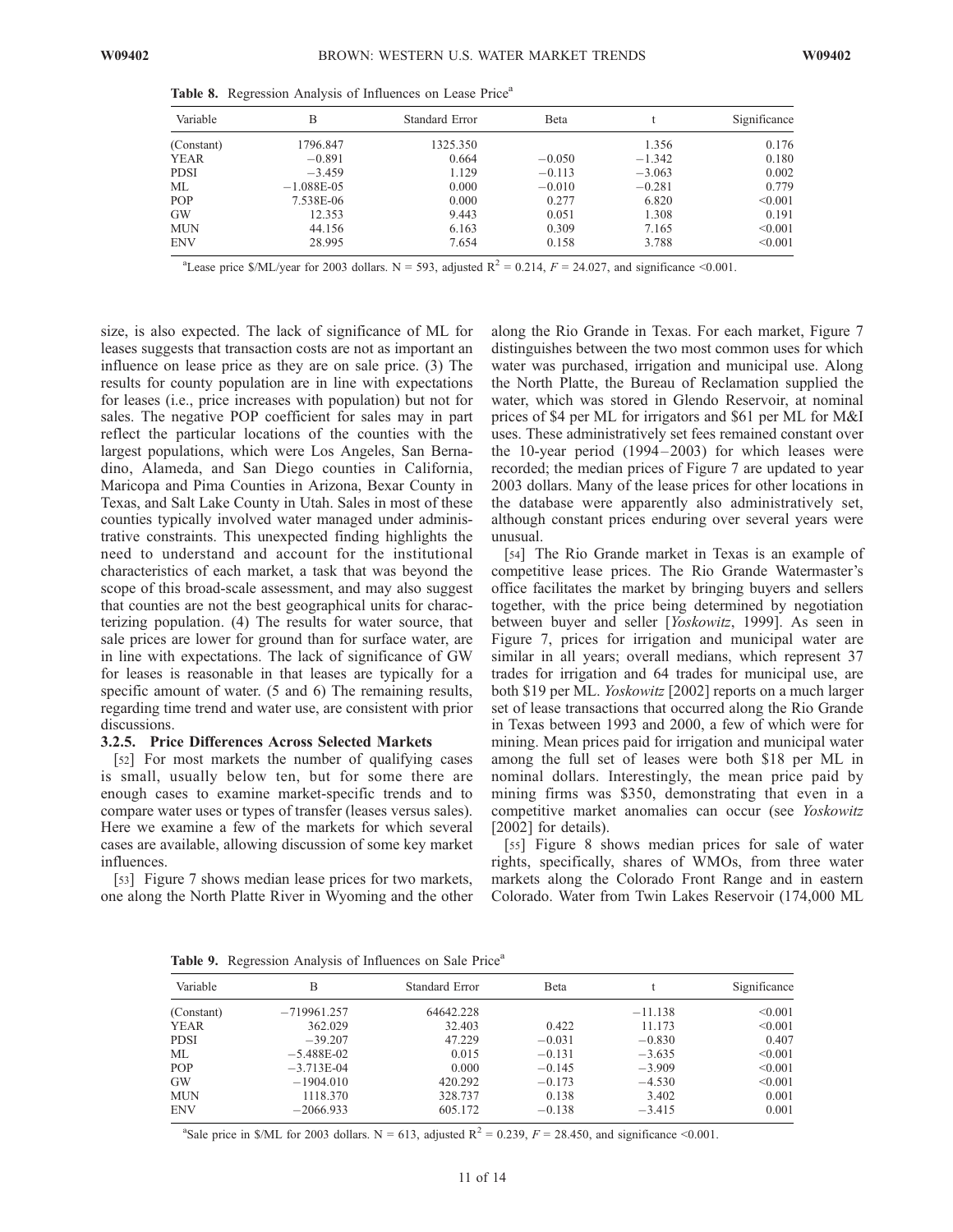

Figure 7. Trend in median price of water leases in two markets (year 2003 dollars).

of capacity), located along the Arkansas River a few miles south of Leadville, serves users in a variety of locations, including south Denver suburbs such as Aurora, the Colorado Springs area, locations along the Arkansas River including the Front Range city of Pueblo and farming areas further downstream. Twin Lakes water is diverted from the Colorado River drainage, and thus was new to the eastern side of the continental divide when the diversion was created. The prices for Twin Lakes water in Figure 8 represent 14 sales. Prices have been relatively high, typically above \$5000 per ML, because of the economic and population growth and dwindling groundwater supplies along parts of the Front Range, and because of the 1995 Supreme Court decision in Kansas v. Colorado that required the Upper Arkansas Water Conservancy District to augment streamflow to make up for reduced flows attributable to past pumping along the Arkansas River in Colorado [Naeser and Bennett, 1998].

[56] The CBT market (Figure 8) reflects sales of water managed by the Northern Colorado Water Conservancy District and delivered to 30 cities and towns and about 240,000 hectares of farmland in the South Platte drainage.

Water in the CBT project is managed using six major reservoirs with a combined storage capacity of over 1.2 million ML, 56 km of tunnels, and 153 km of canals. As with Twin Lakes, the water is diverted from the Colorado River drainage. The median prices in Figure 8 represent 213 cases. The price began increasing in 1995 and rose dramatically in 2000, largely in response to urban expansion. Michelsen et al. [2000] present an analysis of 30 years of CBT rights transactions showing that speculation also probably plays a role in market price. Over half of the CBT shares are now owned by cities [Howe et al., 1986; Michelsen, 1994; Howe and Goemans, 2003].

[57] The Windsor Reservoir and Canal Company operates 6 reservoirs with a combined storage capacity of 80,000 ML, and provides irrigation water to roughly 22,000 hectares in Larimer and Weld Counties. Most of the company's annual delivery of about 38,000 ML is direct flow water from the Cache la Poudre River, although it also receives about 6,000 ML of water from another basin. The median price, which represents 11 sales, has remained relatively stable, ranging from about \$800 to \$1600 per ML. In comparison with the other two markets,



Figure 8. Trend in median price of water rights in selected Colorado Front Range markets (year 2003 dollars).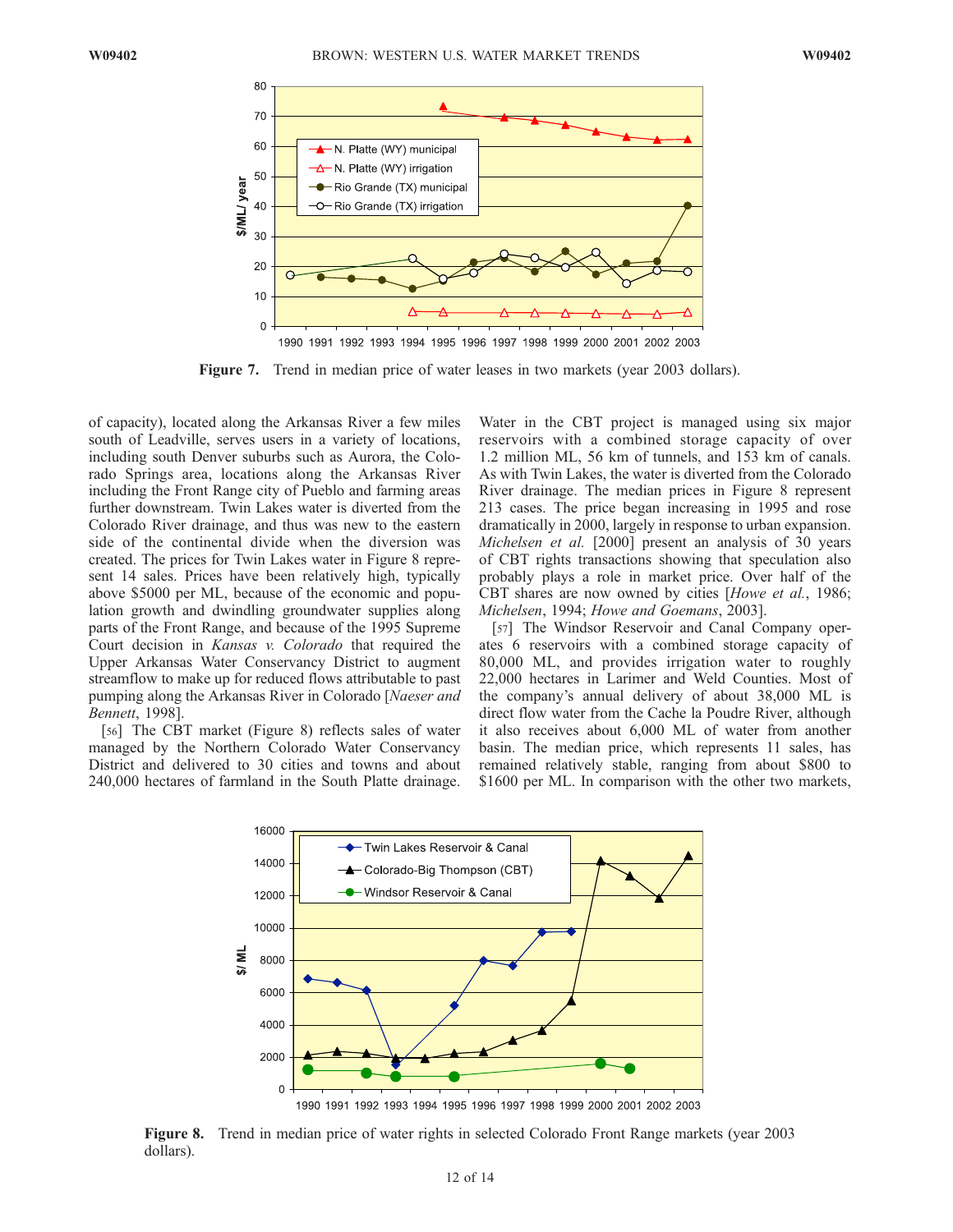the storage capacity and delivery area are small and the water users are more heavily concentrated in agriculture, which in part accounts for the relatively low price.

[58] Two main points are evident from this comparison of Colorado Front Range water rights markets. First, prices can vary substantially even among markets located quite close to each other. Such markets are distinguished by local economic conditions, availability of alternative supplies (such as groundwater as a supplement for surface water), extent of their water distribution infrastructure, past decisions to obtain secure surface water rights, and return flow considerations. Second, prices in competitive markets can change dramatically over time in response to development pressures.

## 4. Conclusions

[59] At least six conclusions can be drawn from the analysis of the trades reported by Stratecon Inc. First, much more water changes hands each year via leases than via sales of water rights, in part because the median size of leases is over 50 times that of sales. Being relatively shortterm, leases generally incur lower transaction costs and fewer legal and administrative constraints than permanent sales. Of course, leases of a water right can occur repeatedly, whereas a sale is in perpetuity, so the comparison of leases to sales is in a sense an unfair one.

[60] Second, water market activity and price are geographically variable. Markets are very active in a few areas of the West, but other areas appear to have had relatively few trades over the past 14 years. The median price of water is highly variable both within and across states, reflecting the particular physical, legal, administrative, and economic characteristics of individual water markets. In addition, lease price varies over time in response to weather cycles, and both lease and sale prices respond to development pressures. Such variability complicates the process of benefit transfer.

[61] Third, except for within-organization leases, which were generally not included in the transaction data analyzed here, WMOs (especially public agencies) and irrigators are the most common lessors, but lessees are fairly well distributed across the various categories of buyers. With sales, irrigators are by far the most common sellers and municipalities are the most common buyers. Purchases for municipal purposes have tended to be of water rights, whereas purchases for irrigation, environmental, or other purposes have tended to be of leases.

[62] Fourth, across the complete set of cases, prices paid for municipal water tend to be higher than prices paid for water to be used for irrigation or environmental purposes. However, numerous exceptions to this general finding exist, such as the lower Rio Grande lease market and the CBT water rights market, where competition tends to equalize prices (although even in these markets exceptions occur). Fifth, market leasing activity appears to be increasing, although sale activity is not. Sixth, real sale prices have been increasing, and in recent years so have lease prices.

[63] The first two of these conclusions can be said with confidence to apply to the full population of western water trades. Because of the sampling procedure employed by Stratecon Inc., the other conclusions are best characterized as hypotheses. In addition to future testing of these hypotheses, useful areas for future research include (1) adding comprehensive data on within-organization leases and (2) achieving a more complete analysis of the factors affecting variance in incidence and price across market areas and water uses. The latter effort would require including variables describing the different laws and administrative arrangements affecting market activity and price.

[64] Finally, it bears repeating that although water market activity offers important information about the value of water, water values are highly variable both geographically and over time, and are commonly affected by factors that interfere with competitive pricing, so care must be used in applying water market prices to analyze policies affecting water supply.

[65] Acknowledgment. The author thanks Alex Bujak, research assistant with Colorado State University, who ably helped summarize the transactions and maintain the database, and the journal's reviewers for insightful and helpful comments.

#### References

- Alley, W. M. (1984), The Palmer drought severity index: Limitations and assumptions, *J. Clim. Appl. Meteorol.*, 23, 1100-1109.
- Brookshire, D. S., B. Colby, M. Ewers, and P. T. Ganderton (2004), Market prices for water in the semiarid west of the United States, Water Resour. Res., 40(9), W09S04, doi:10.1029/2003WR002846.
- Carey, J., D. L. Sunding, and D. Zilberman (2002), Transaction costs and trading behavior in an immature water market, Environ. Dev. Econ., 7,  $733 - 750.$
- Colby, B. G., K. Crandall, and D. B. Bush (1993), Water right transactions: Market values and price dispersion, Water Resour. Res., 29(6), 1565– 1572.
- Eheart, J. W., and R. M. Lyon (1983), Alternative structures for water rights markets, Water Resour. Res., 19(4), 887 – 894.
- Getches, D. H. (1987), Water use efficiency: The value of water in the West, Public Land Law Rev.,  $8, 1-32$ .
- Gillilan, D. M., and T. C. Brown (1997), Instream Flow Protection: Seeking a Balance in Western Water Use, Island, Washington, D. C.
- Gollehon, N. R. (1999), Water markets: Implications for rural areas of the West, Rural Dev. Perspect., 14(2), 57-63.
- Hanak, E. (2005), Stopping the drain: Third-party responses to California's water market, Contemporary Econ. Policy, 23(1), 59-77.
- Hartman, L. M., and D. Seastone (1970), Water Transfers: Economic Efficiency and Alternative Institutions, Johns Hopkins Univ. Press, Baltimore, Md.
- Hirshleifer, J., J. C. DeHaven, and J. W. Millman (1960), Water Supply: Economics, Technology, and Policy, Univ. of Chicago Press, Chicago, Ill.
- Howe, C. W., and C. Goemans (2003), Water transfers and their impacts: Lessons from three Colorado water markets, J. Am. Water Resour. Assoc.,  $39(5)$ ,  $1055 - 1065$ .
- Howe, C. W., D. R. Schurmeier, and W. D. Shaw Jr. (1986), Innovations in water management: Lessons from the Colorado-Big Thompson Project and Northern Colorado Water Conservancy District, in Scarce Water and Institutional Change, edited by K. D. Frederick, pp. 171 – 200, Resour. for the Future, Washington, D. C.
- Howe, C. W., C. S. Boggs, and P. Butler (1990), Transaction costs as determinants of water transfers, U. Colo. Law Rev., 61, 393-405.
- Howitt, R., and K. Hansen (2005), The evolving western water markets, Choices, 20(1), 59-63.
- Loomis, J. B. (1992), The 1991 State of California Water Bank: Water marketing takes a quantum leap,  $Rivers$ ,  $3(2)$ ,  $129-134$ .
- Loomis, J. B., K. Quattlebaum, T. C. Brown, and S. J. Alexander (2003), Expanding institutional arrangements for acquiring water for environmental purposes: Transactions evidence for the western United States, Water Resour. Dev., 19(1), 21-28.
- Michelsen, A. M. (1994), Administrative, institutional, and structural characteristics of an active water market, *Water Resour. Bull.*, 30(6), 971– 982.
- Michelsen, A. M., J. F. Booker, and P. Person (2000), Expectations in water-right prices, Water Resour. Dev., 16(2), 209-219.